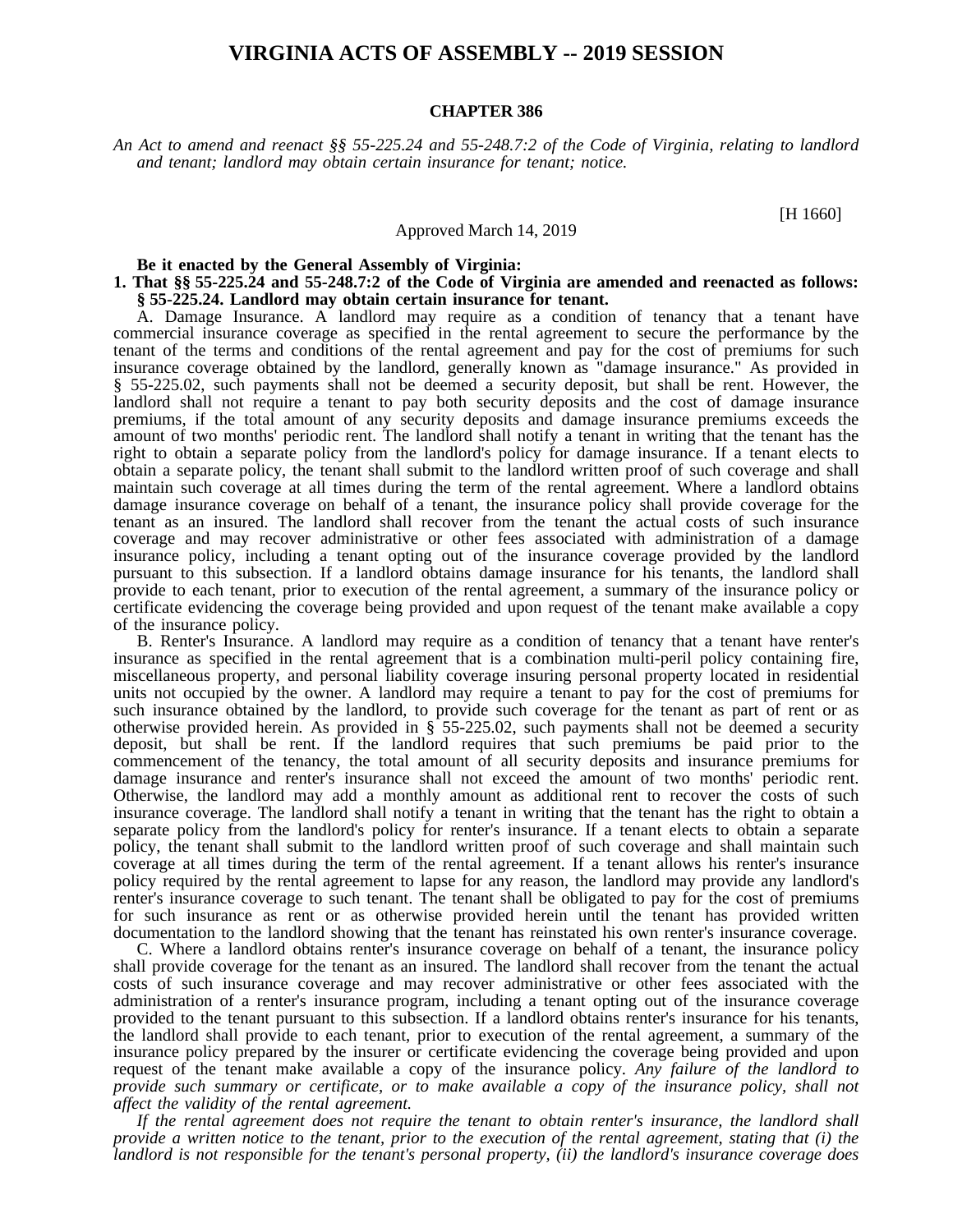not cover the tenant's personal property, and (iii) if the tenant wishes to protect his personal property, *he should obtain renter's insurance. The notice shall inform the tenant that any such renter's insurance obtained by the tenant does not cover flood damage and advise the tenant to contact the Federal Emergency Management Agency (FEMA) or visit the websites for FEMA's National Flood Insurance Program or for the Virginia Department of Conservation and Recreation's Flood Risk Information System to obtain information regarding whether the property is located in a special flood hazard area.* Any failure of the landlord to provide such notice shall not affect the validity of the rental agreement. If *the tenant requests translation of the notice from the English language to another language, the landlord may assist the tenant in obtaining a translator or refer the tenant to an electronic translation* service. In doing so, the landlord shall not be deemed to have breached any of his obligations under *this chapter or otherwise become liable for any inaccuracies in the translation. The landlord shall not charge a fee for such assistance or referral.*

D. Nothing in this section shall be construed to prohibit the landlord from recovering from the tenant as part of the rent, the tenant's prorated share of the actual costs of other insurance coverages provided by the landlord relative to the premises, or the tenant's prorated share of a self-insurance program held in an escrow account by the landlord, including the landlord's administrative or other fees associated with the administration of such coverages. The landlord may apply such funds held in escrow to pay claims pursuant to the landlord's self-insurance plan.

## **§ 55-248.7:2. Landlord may obtain certain insurance for tenant.**

A. Damage Insurance. A landlord may require as a condition of tenancy that a tenant have commercial insurance coverage as specified in the rental agreement to secure the performance by the tenant of the terms and conditions of the rental agreement and pay for the cost of premiums for such insurance coverage obtained by the landlord, generally known as "damage insurance." As provided in § 55-248.4, such payments shall not be deemed a security deposit, but shall be rent. However, as provided in § 55-248.9, the landlord cannot require a tenant to pay both security deposits and the cost of damage insurance premiums, if the total amount of any security deposits and damage insurance premiums exceeds the amount of two months' periodic rent. The landlord shall notify a tenant in writing that the tenant has the right to obtain a separate policy from the landlord's policy for damage insurance. If a tenant elects to obtain a separate policy, the tenant shall submit to the landlord written proof of such coverage and shall maintain such coverage at all times during the term of the rental agreement. Where a landlord obtains damage insurance coverage on behalf of a tenant, the insurance policy shall provide coverage for the tenant as an insured. The landlord shall recover from the tenant the actual costs of such insurance coverage and may recover administrative or other fees associated with administration of a damage insurance policy, including a tenant opting out of the insurance coverage provided by the landlord pursuant to this subsection. If a landlord obtains damage insurance for his tenants, the landlord shall provide to each tenant, prior to execution of the rental agreement, a summary of the insurance policy or certificate evidencing the coverage being provided and upon request of the tenant make available a copy of the insurance policy.

B. Renter's Insurance. A landlord may require as a condition of tenancy that a tenant have renter's insurance as specified in the rental agreement that is a combination multi-peril policy containing fire, miscellaneous property, and personal liability coverage insuring personal property located in residential units not occupied by the owner. A landlord may require a tenant to pay for the cost of premiums for such insurance obtained by the landlord, to provide such coverage for the tenant as part of rent or as otherwise provided herein. As provided in § 55-248.4, such payments shall not be deemed a security deposit, but shall be rent. If the landlord requires that such premiums be paid prior to the commencement of the tenancy, the total amount of all security deposits and insurance premiums for damage insurance and renter's insurance shall not exceed the amount of two months' periodic rent. Otherwise, the landlord may add a monthly amount as additional rent to recover the costs of such insurance coverage. The landlord shall notify a tenant in writing that the tenant has the right to obtain a separate policy from the landlord's policy for renter's insurance. If a tenant elects to obtain a separate policy, the tenant shall submit to the landlord written proof of such coverage and shall maintain such coverage at all times during the term of the rental agreement. If a tenant allows his renter's insurance policy required by the rental agreement to lapse for any reason, the landlord may provide any landlord's renter's insurance coverage to such tenant. The tenant shall be obligated to pay for the cost of premiums for such insurance as rent or as otherwise provided herein until the tenant has provided written documentation to the landlord showing that the tenant has reinstated his own renter's insurance coverage.

C. Where a landlord obtains renter's insurance coverage on behalf of a tenant, the insurance policy shall provide coverage for the tenant as an insured. The landlord shall recover from the tenant the actual costs of such insurance coverage and may recover administrative or other fees associated with the administration of a renter's insurance program, including a tenant opting out of the insurance coverage provided to the tenant pursuant to this subsection. If a landlord obtains renter's insurance for his tenants, the landlord shall provide to each tenant, prior to execution of the rental agreement, a summary of the insurance policy prepared by the insurer or certificate evidencing the coverage being provided and upon request of the tenant make available a copy of the insurance policy. *Any failure of the landlord to*